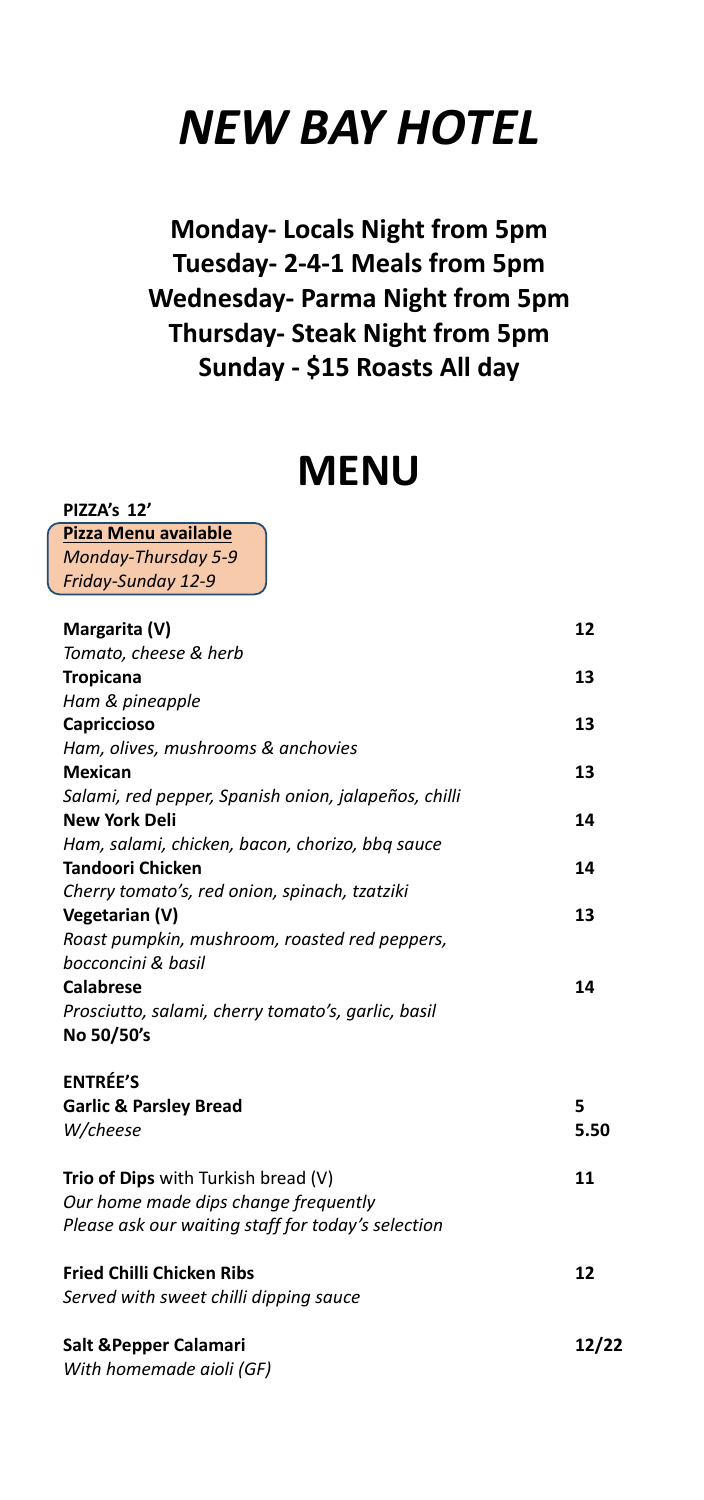| Bruschetta (V)<br>Turkish bread, warm balsamic mushrooms, caramelised<br>onion, crumbedfeta & basil pesto                                                            | 10    |
|----------------------------------------------------------------------------------------------------------------------------------------------------------------------|-------|
| Soup of the Day<br>Served with toasted Turkish bread (V)<br>Ask for today's special                                                                                  | 8.50  |
| <b>MAINS</b>                                                                                                                                                         |       |
| <b>Chicken/ Veal Schnitzel</b><br>served with chips, salad & a choice of sauce<br>(mushroom, pepper or gravy)                                                        | 20/22 |
| Chicken/ Veal Parmagiana<br>Chicken schnitzel topped with ham, Napoli& mozzarella<br>served with chips & salad                                                       | 22/24 |
| <b>Veal Scaloppini</b><br>Veal pieces sauté with bacon, mushroom& herb cream,<br>served with mash potato and buttered beans                                          | 25    |
| Roast of the day (GF)<br>Buttered vegetables, roast potato & pumpkin<br>Ask staff for today's special                                                                | 22    |
| Fish & Chips<br>Beer battered flathead tailsserved with chips,<br>salad & tartare sauce                                                                              | 22    |
| <b>Barramundi</b><br>Cajun spiced grilled barramundiserved with chips, salad<br>& tartare sauce                                                                      | 22    |
| <b>Crispy Skin Atlantic Salmon (GF)</b><br>Pan grilled Atlantic Salmon served on a bed of rocket, cherry<br>tomato, feta, pinenuts, Spanish onion and olive tapenade | 25    |
| <b>Lamb Shanks</b><br>Braised Lamb shanks cooked in tomato and red wine sauce,<br>Served with mashed potato and buttered peas.                                       | 26    |
| Pie of the Day<br>Served with mashed potato, buttered pea's and gravy<br>(See Staff for today's special)                                                             | 22    |
| <b>NewBay Beef Burger</b><br>Classic style burger patty with bacon, onion, cheese, tomato,<br>lettuce, aioli & bbqsauces served with chips.                          | 22    |
| Sweet Chilli Chicken Burger<br>Chicken Burger with bacon, lettuce, tomato, cheese, aioli,<br>avocado & sweet chilli sauceserved with chips                           | 22    |
| Add egg or pineapple                                                                                                                                                 | 1.50  |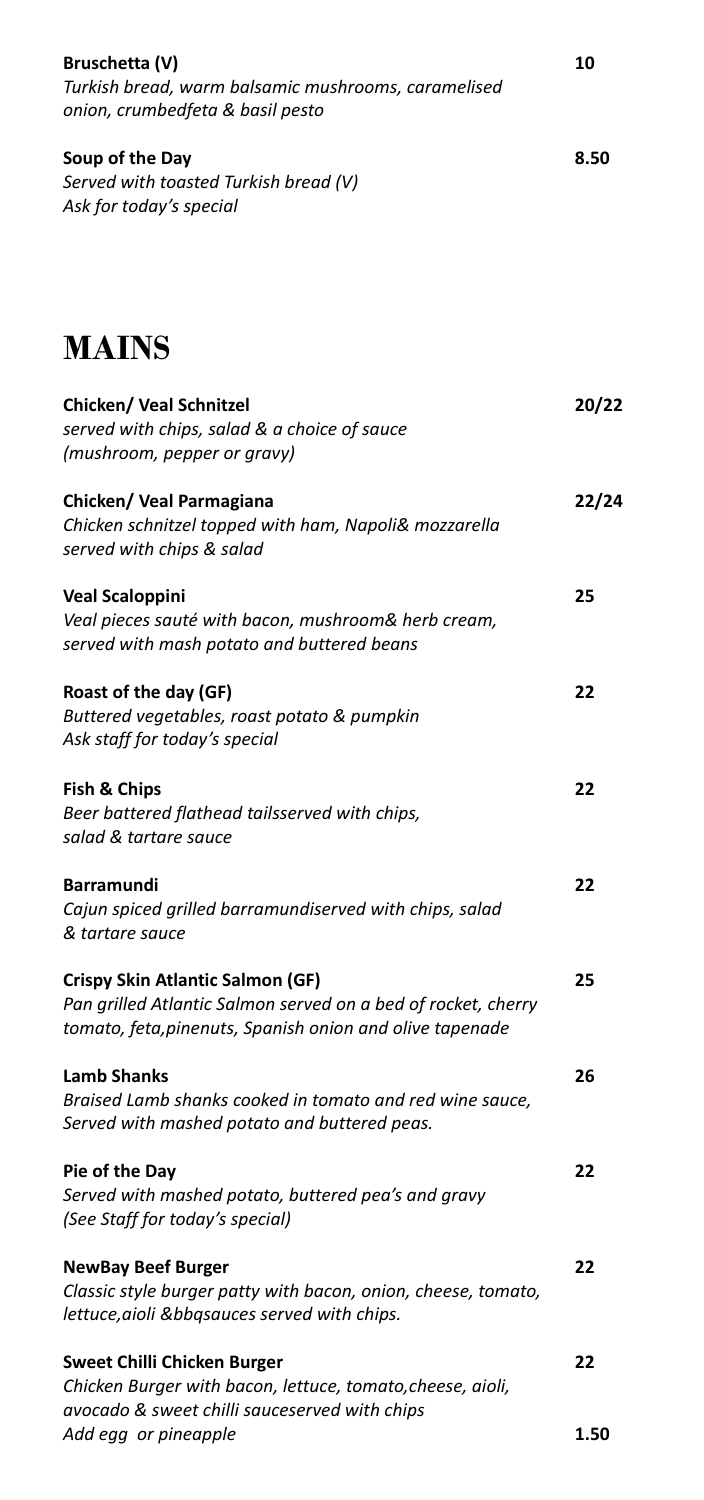## **PANS**

| <b>Thai Beef Stir fry</b><br>Wok tossed beef strips with Asian vegetables, crispy<br>shallots and hokkien noodles in fresh garlic, ginger<br>and soy sauce     | 24 |
|----------------------------------------------------------------------------------------------------------------------------------------------------------------|----|
| Seafood Paella(GF)<br>Chicken, chorizo, prawn, fish, mussels & calamari cooked with<br>tomato broth in Arborio rice.                                           | 26 |
| Pumpkin Risotto(GF)(V)<br>22<br>Arborio rice with pumpkin, caramelised onion, spinach,<br>pine nuts & shaved parmesan                                          |    |
| <b>Garlic Prawns</b><br>Sauté prawns cooked in white wine and cream sauce, served<br>with steamed rice and salad                                               | 24 |
| Spinach & Ricotta Cannelloni (V)<br>Pasta rolled with spinach and ricotta cheese, topped with<br>napoli sauce, cheese and served with a side salad             | 20 |
| <b>SALADS</b>                                                                                                                                                  |    |
| <b>BbqBeef Salad</b><br>Marinated beef& bacon served withmixed lettuce,<br>tomato, Spanish onion, cucumber, warm potato,<br>bell peppers and garlic mayonnaise | 20 |
| Greek Salad (V)<br>Greek salad consisting of lettuce, tomato, cucumber,<br>feta, olives and Spanish onion                                                      | 16 |
| Caesar (V)<br>With cos lettuce, bacon, shaved parmesan croutons,<br>anchovies& caesar dressing<br>(\$4 add chicken)                                            | 16 |
| Char Grilled Pumpkin Salad (V)<br>Warn pumpkin tossed with baby spinach, marinated                                                                             | 16 |

*feta, toasted pine nut, roasted capsicum, Spanish onion & balsamic mayonnaise dressing*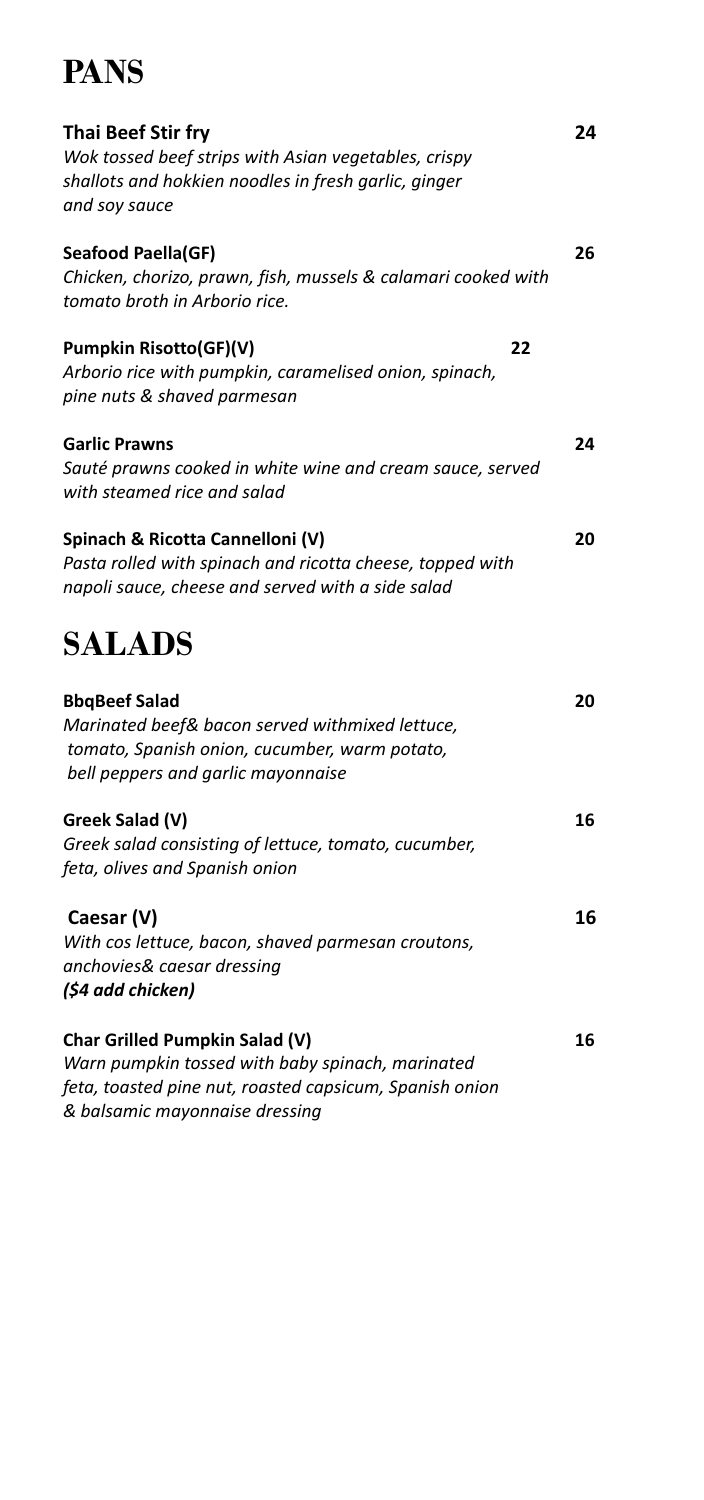**Pork Cutlet 26** *Chargrilled Pork Cutlet served on seeded mustard mashed potato, buttered vegetables, caramelised onion accompanied with hot apple chutney*

#### **300g Black Angus Porterhouse (GF) 34**

*Served with Steak fries& salad with a choice of sauce (mushroom, green peppercorn, red wine jus or garlic butter)*

#### **200g Eye Fillet Mignon(GF) 34**

*200g Grass Fed eye fillet, wrapped in bacon served with salad, steak fries & choice of sauce (\$6 add Garlic Prawns)* 

| Greek Salad          | 9   |
|----------------------|-----|
| Side of Chips        | 4   |
| Today's Vegetables   | 7   |
| <b>Mashed Potato</b> | 6   |
| Garden Salad         | 7   |
| Bowl of Chips        | 8   |
| Wedges               | ٩   |
| Mash surcharge       | 2.5 |
| Veg Surcharge        | 2.5 |
| ᇫᆚᅬ<br>$- - - -$     |     |

#### **Add sauce**

**GF – Gluten Free V – Vegetarians**

Mushroom, pepper, Red Wine Jus, 1 Aioli, Tartare, Tomato, Sweet Chilli or BBQ 0.50

#### **SIDES Kid's Meals \$10**

 Mini Cheese Burger Chicken Parma **Chicken Schnitzel Chicken Nuggets** Fish & Chips Penne with Napoli Roast of the day **+ Ice‐cream with topping** + Soft Drink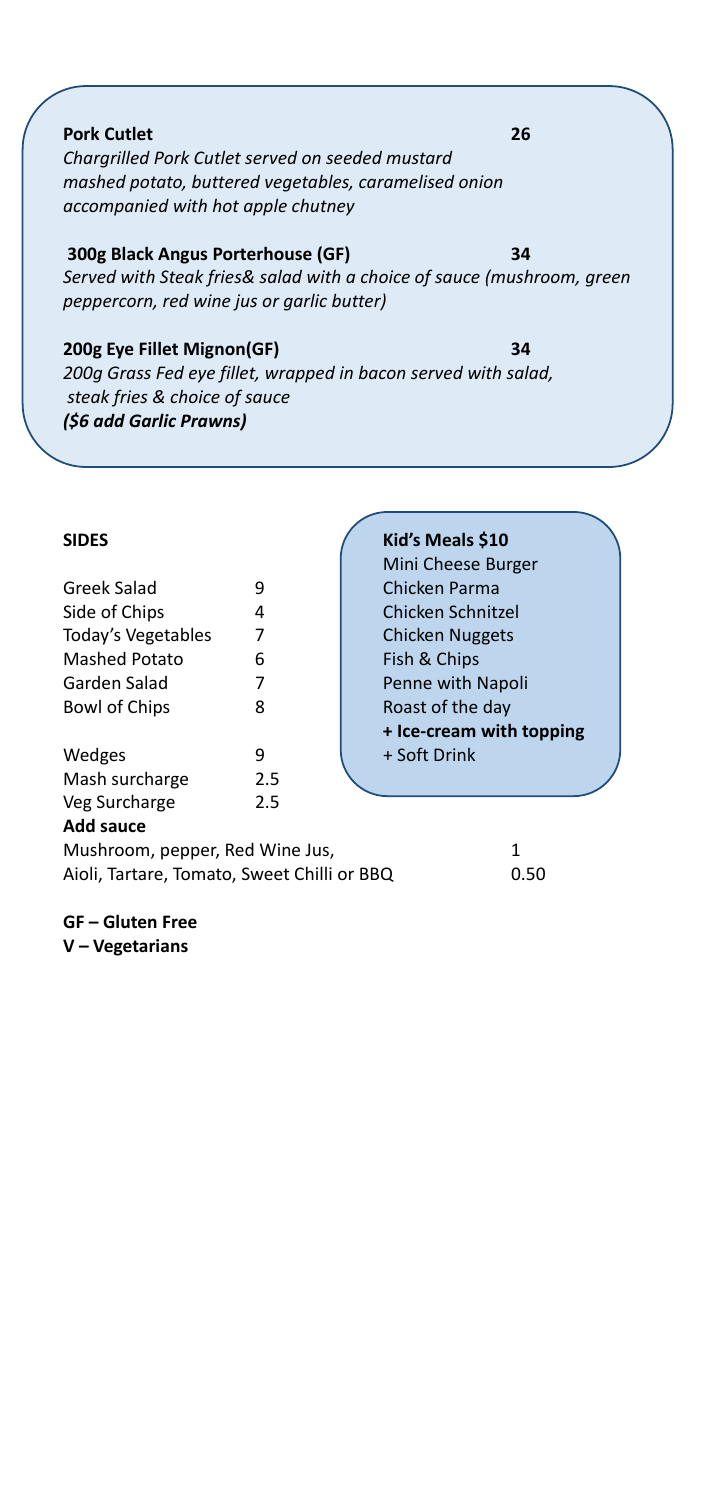# **WINE**

| Sparklíng                                                                                                                                                                              |      |          |
|----------------------------------------------------------------------------------------------------------------------------------------------------------------------------------------|------|----------|
| <b>Rothbury Estate Sparkling (House)</b><br><b>Yellowglen Yellow Piccolo</b>                                                                                                           | 6.80 | 30<br>8  |
| <b>Chandon NV</b><br><b>Moet Imperial</b>                                                                                                                                              | 10   | 48<br>80 |
| White Wine                                                                                                                                                                             |      |          |
| Chardonnay                                                                                                                                                                             |      |          |
| Rothbury Estate Chardonnay (House)                                                                                                                                                     | 6.8  | 29       |
| <b>Grant Burge BenchmarkChardonnay(SA)</b><br>Bright lemon in colour with fresh tropical peach and melon aromas<br>Along with a touch of honey                                         | 9    | 45       |
| <b>Five Friends Unoaked Chardonnay (NSW)</b><br>A textured mouth feel with good fruit weight<br>& crisp finish.                                                                        |      | 40       |
| <b>St Huberts Chardonnay</b> (Yarra Valley)<br>Fruit characters of white peach, pear and grapefruit, complexed<br>by nutty barrel ferment & nougat oak.                                | 8.5  | 42       |
| <b>Sauvignon Blanc</b>                                                                                                                                                                 |      |          |
| <b>Rothbury Estate Sav Blanc(House)</b><br>Hartog's Plate S/Blanc Semillon (WA)                                                                                                        | 6.8  | 29<br>35 |
| <b>Secret Stone Sav Blanc(NZ)</b><br>Displays elegant tropical fruits of kiwi & passionfruit as well<br>as fresh herbal flavours                                                       | 8    | 40       |
| Distant Cousins Sav Blanc(NZ)<br>This is a Marlborough Sav Blanc is a powerfully aromatic with<br>fragrant tropical and citrus notes                                                   | 8    | 40       |
| <b>Oyster Bay Sav Blanc (NZ)</b><br>This Sav Blanc captures the special character of New Zealand's<br>cool climate Viticulture elegant, assertive wine with glorious<br>fruit flavours | 8    | 40       |
| <b>Riesling</b>                                                                                                                                                                        |      |          |
| <b>Lindeman's Henrys Son Riesling</b><br>A medium bodied wine with fresh citrus and spice<br>flavours with a crisp finish                                                              | 7.5  | 32       |
| <b>Pinot Grigio</b>                                                                                                                                                                    |      |          |
| <b>Black Chook Pinot Grigio (Adelaide Hills)</b><br>Grapes grown in the cooler climate of the Adelaide Hills make for a wine with<br>classic elegance and zest                         | 9    | 45       |
| <b>Block 50 Pinot Grigio (Central Rangers)</b><br>This Pinot Grigio has ripe fruit characteristics with honey notes that<br>nicely balance the natural acidity of this variety.        | 8    | 42       |
| <b>Moscato</b>                                                                                                                                                                         |      |          |
| T'gallant Moscato(Mornington)                                                                                                                                                          | 8    | 34       |

A sweet crisp drop complements everything from fish to pork